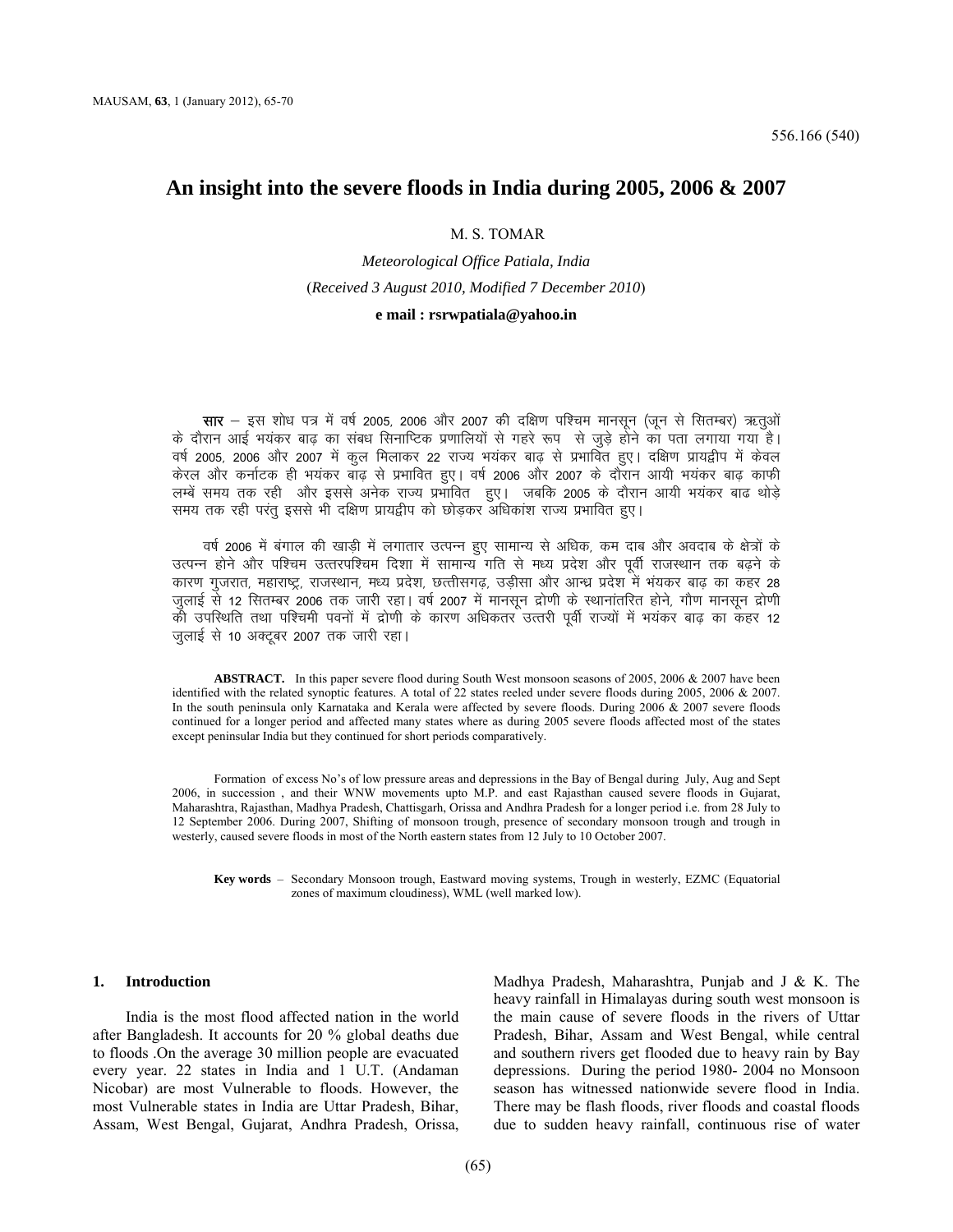## **TABLE 1**

# **States affected by severe floods and associated synoptic features**

| S. No. | State affected   | Period                                                                                                     | Synoptic features                                                                                                                                                                                                                                                                                                                                                                                                                                                                                                                                                                                                                                                                                                                                                                                                                    |
|--------|------------------|------------------------------------------------------------------------------------------------------------|--------------------------------------------------------------------------------------------------------------------------------------------------------------------------------------------------------------------------------------------------------------------------------------------------------------------------------------------------------------------------------------------------------------------------------------------------------------------------------------------------------------------------------------------------------------------------------------------------------------------------------------------------------------------------------------------------------------------------------------------------------------------------------------------------------------------------------------|
| 1.     | Jammu & Kashmir  | 5 - 26 Jul 2005<br>24 Jul - 22 Aug 2006                                                                    | $(i)$ 8 No's of eastward moving systems in the westerlies to the North.<br>$(i)$ 6 No's of upper air cycirs in the westerlies to the north east.<br>(ii) Trough in the westerlies.<br>(iii) Western end of monsoon trough to the North of its normal position.                                                                                                                                                                                                                                                                                                                                                                                                                                                                                                                                                                       |
|        |                  | 12 - 17 Aug 2007                                                                                           | $(iv)$ A Low pressure area over the region.<br>( <i>i</i> ) Monsoon trough close to foothills.                                                                                                                                                                                                                                                                                                                                                                                                                                                                                                                                                                                                                                                                                                                                       |
| 2.     | Punjab           | 31 Aug - 11 Sep 2006                                                                                       | $(i)$ A Low pressure area over the region.<br>(ii) Trough in mid and upper tropospheric westerlies.<br>( <i>iii</i> ) Western end of monsoon trough to the north of its normal position.                                                                                                                                                                                                                                                                                                                                                                                                                                                                                                                                                                                                                                             |
|        |                  | 12 - 17 Aug 2007                                                                                           | ( <i>i</i> ) Monsoon trough close to foothills.                                                                                                                                                                                                                                                                                                                                                                                                                                                                                                                                                                                                                                                                                                                                                                                      |
| 3.     | Himachal Pradesh | 5 - 26 Jul 2005<br>12 - 17 Aug 2007                                                                        | $(i)$ 8 No's of eastward moving systems in the westerlies to the North.<br>( <i>i</i> ) Monsoon trough close to foothills.                                                                                                                                                                                                                                                                                                                                                                                                                                                                                                                                                                                                                                                                                                           |
| 4.     | Haryana          | 12 - 17 Aug 2007                                                                                           | Monsoon trough close to foothills.<br>(i)                                                                                                                                                                                                                                                                                                                                                                                                                                                                                                                                                                                                                                                                                                                                                                                            |
| 5.     | Uttarakhand      | 7 - 27 Jul 2005<br>12 - 17 Aug 2007                                                                        | $(i)$ 8 No's of eastward moving systems in westerlies to the North.<br>$(i)$ Monsoon trough close to foothills.                                                                                                                                                                                                                                                                                                                                                                                                                                                                                                                                                                                                                                                                                                                      |
| 6.     | Uttar Pradesh    | 7 - 27 Jul 2005<br>$16 - 30$ Sep 2005<br>24 Jun - 3 Aug 2006<br>29 Aug - 4 Sep 2006<br>3 Jul - 22 Sep 2007 | $(i)$ 8 No's of eastward moving systems in westerlies to the North.<br>$(i)$ A depression 0f 12-16 Sept (North west Bay to this area)<br>(i) Westerly systems became active during Hiatuses in NLM of 1-8 July $& 12-19$ July.<br>$(i)$ Western end of monsoon trough to the north of its normal position.<br>$(i)$ A deep depression of 4-9 July (Bangladesh coast to East Rajasthan).<br>(ii) WML of 13-18 July (North west Bay to the East U.P).                                                                                                                                                                                                                                                                                                                                                                                  |
| 7.     | Bihar            | 7 - 27 Jul 2005<br>23 - 25 Sep 2006<br>3 Jul - 22 Sep 2007                                                 | $(i)$ Shifting of monsoon trough towards N.E. India.<br>$(i)$ A land depression of 21-24 Sept(Jharkhand to Bihar)<br>$(i)$ A deep depression of 4-9 July (Bangladesh coast to East Rajasthan).<br>(ii) A WML of 13-18 July (Northwest Bay to East Uttar Pradesh).<br>(iii) A WML of 10-14 August (North West Bay to Bihar).<br>(iv) A WML of 18-21 August (North Bay to North East Madhya Pradesh)                                                                                                                                                                                                                                                                                                                                                                                                                                   |
| 8.     | Gujarat          | 28 Jun - 15 Jul 2005<br>4 - 7 Jul 2006<br>28 Jul - 12 Sep 2006<br>1 - 13 Jul 2007                          | (i) A land depression of 27 June-5 July (Gangetic West Bengal to West Rajasthan).<br>(ii) MTC over 3.1 and 5.8 km a.s.l over Gujarat state and neighbourhood.<br>(iii) Offshore trough from south Gujarat to Kerala coast.<br>$(i)$ An upper air cycir over Saurashtra and Kutch (28 June-1 July).<br>$(i)$ A WML of 27 July-1 Aug (North Bay to the West Rajasthan).<br>(ii) Formation of 5 monsoon depressions in succession over North Bay and NW Bay and<br>their WNW movements (NW Bay to vidarbha, North Bay to Chattisgarh, North Bay to<br>North west M.P., NW Bay to East Rajasthan and NW Bay to North Chattisgarh)<br>during the periods 2-5 August, 12-13 August, 16-18 August 29 August - 1 September<br>and 3 - 4 September respectively.<br>$(i)$ A deep Depression of 28-30 June (North west Bay to East Rajasthan). |
|        |                  | 8 - 15 Aug 2007                                                                                            | (ii) A deep Depression of 4-9 July (Bangladesh coast to North west M.P.)<br>$(i)$ A deep Depression of 5-7 August (North west Bay to Central part of M.P.)                                                                                                                                                                                                                                                                                                                                                                                                                                                                                                                                                                                                                                                                           |
| 9.     | Maharashtra      | 26 Jul - 2 Aug 2005                                                                                        | $(i)$ A WML of 23-28 July (North Bay to West M.P.).<br>(ii) Well marked east-west shear line in the lower troposphere and interaction of enhanced                                                                                                                                                                                                                                                                                                                                                                                                                                                                                                                                                                                                                                                                                    |
|        |                  | 28 Jul - 12 Sep 2006                                                                                       | monsoon westerly current.<br>(i) Formation of 5 monsoon depressions, in succession over North Bay and NW Bay and<br>their WNW movements (NW Bay to vidarbha, North Bay to Chattisgarh, North Bay to<br>North west M.P., NW Bay to East Rajasthan and NW Bay to North Chattisgarh) during<br>the periods 2-5 August, 12-13 August, 16-18 August, 29 August - 1 September and 3 -<br>4 September respectively.                                                                                                                                                                                                                                                                                                                                                                                                                         |
|        |                  | 1 - 6 Jul 2007                                                                                             | $(i)$ A deep Depression of 28-30 June (North west Bay to East Rajasthan).<br>(ii) A deep depression of 4-9 July (Bangladesh coast to East Rajasthan)                                                                                                                                                                                                                                                                                                                                                                                                                                                                                                                                                                                                                                                                                 |
| 10.    | Rajasthan        | 28 Jul - 12 Sep 2006                                                                                       | (i) A WML of 27 July $-1$ August (North Bay to the West Rajasthan).                                                                                                                                                                                                                                                                                                                                                                                                                                                                                                                                                                                                                                                                                                                                                                  |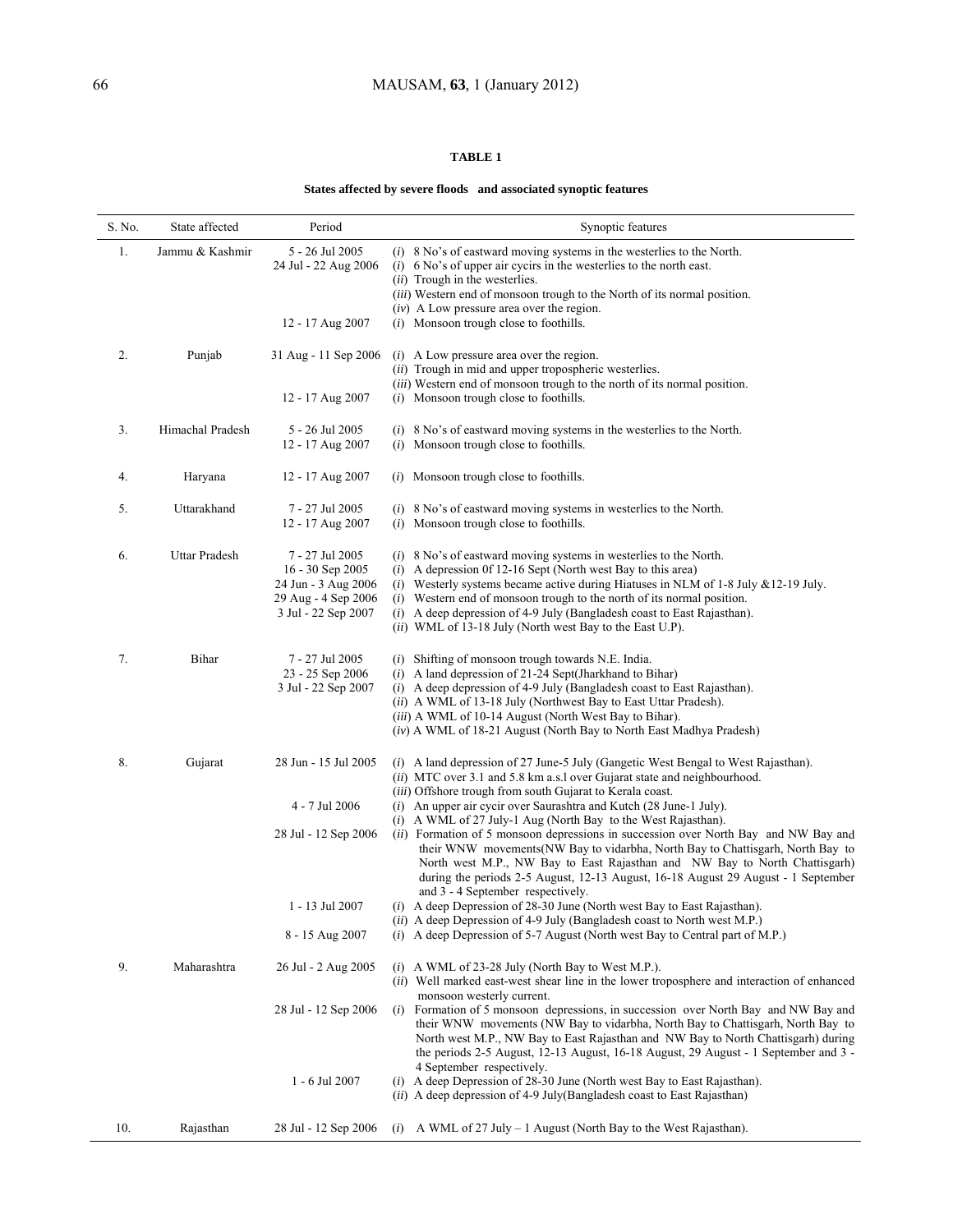| S. No. | State affected | Period                                                        | Synoptic features                                                                                                                                                                                                                                                                                                                                                                                                                                                                                                                                                                                                                                                    |
|--------|----------------|---------------------------------------------------------------|----------------------------------------------------------------------------------------------------------------------------------------------------------------------------------------------------------------------------------------------------------------------------------------------------------------------------------------------------------------------------------------------------------------------------------------------------------------------------------------------------------------------------------------------------------------------------------------------------------------------------------------------------------------------|
|        | Rajasthan      | 28 Jul - 12 Sep 2006                                          | (ii) Formation of 5 monsoon depressions, in succession over North Bay and NW Bay and<br>their WNW movements (NW Bay to vidarbha, North Bay to Chattisgarh, North Bay to<br>North west M.P., NW Bay to East Rajasthan and NW Bay to North Chattisgarh)<br>during the periods $2-5$ Aug, $12-13$ Aug, $16 - 18$ Aug, $29$ Aug - 1 September and $3-4$<br>September respectively.<br><i>(iii)</i> An upper air cycir up to 3.1 km a.s.l. of 24-29 July (East U. P. to central part of<br>Rajasthan).<br>$(iv)$ A low pressure area of 20-23 July (Gangetic West Bengal to East Rajasthan)                                                                               |
|        |                | 1 - 13 Jul 2007                                               | $(i)$ A deep Depression of 28-30 June (North west Bay to East Rajasthan).<br>(ii) A deep depression of 4 - 9 July (Bangladesh coast to NW M. P. and East Rajasthan)                                                                                                                                                                                                                                                                                                                                                                                                                                                                                                  |
| 11.    | Madhya Pradesh | 2 - 15 Jul 2005                                               | A land depression of 27 June to 5 July (Gangetic West Bengal to NW M.P.).<br>(i)<br>(ii) Low pressure area of 30 June - 1 July (stationary over M.P).                                                                                                                                                                                                                                                                                                                                                                                                                                                                                                                |
|        |                | 28 Jul - 12 Sep 2006                                          | $(i)$ A WML of 27 July - 1 August (North Bay to West Rajasthan).<br>(ii) An upper air cycir over West M.P. on 29 July.<br>(iii) Formation of 5 monsoon depressions, in succession over North Bay and NW Bay and<br>their WNW movements (NW Bay to Vidarbha, North Bay to Chattisgarh, North Bay<br>to North west M.P., NW Bay to East Rajasthan and NW Bay to North Chattisgarh)<br>during the periods 2-5 August, $12 - 13$ August, $16 - 18$ August, 29 August - 1                                                                                                                                                                                                 |
|        |                | 1 - 13 Jul 2007                                               | September and 3 - 4 September respectively.<br>$(i)$ A deep depression of 28 - 30 June (North west Bay to East Rajasthan).<br>(ii) A deep depression of 4 - 9 July (Bangladesh coast to NW M. P. and East Rajasthan).                                                                                                                                                                                                                                                                                                                                                                                                                                                |
| 12.    | Chattisgarh    | 14 - 26 Sep 2005<br>28 Jul - 12 Sep 2006                      | (i) A depression of 12 - 16 September (North west Bay to west U.P.),<br>$(i)$ A WML of 27 July-1 Aug (North Bay to west Rajasthan).<br>(ii) Formation of 5 monsoon depressions, in succession over North Bay and NW Bay and<br>their WNW movements (NW Bay to Vidarbha, North Bay to Chattisgarh, North Bay<br>to North west M.P., NW Bay to East Rajasthan and NW Bay to North Chattisgarh)<br>during the periods $2 - 5$ August, $12 - 13$ August, $16 - 18$ August, 29 August - 1<br>September and 3 - 4 September respectively.<br>(iii) A low pressure area of 20-23 July (Gangetic west Bengal to East Rajasthan).                                             |
|        |                | 30 Jun - 13 Jul 2007                                          | $(i)$ A depression of 28-30 June (North west Bay to East Rajasthan).<br>(ii) A deep depression of 4-9 July (Bangladesh coast to North West M.P. and adj East<br>Rajasthan)                                                                                                                                                                                                                                                                                                                                                                                                                                                                                           |
| 13.    | West Bengal    | 7 - 27 Jul 2005<br>18 Sep - 5 Oct 2006<br>3 Jul - 22 Sep 2007 | $(i)$ Shifting of eastern end of Monsoon trough towards N.E. India.<br>$(i)$ A land depression of 21-24 September (Jharkhand to Bihar and neighbourhood).<br>(i) A deep depression of 4-9 July (Bangladesh coast to NW M.P. and East Rajasthan).<br>(ii) A WML of 13-18 July (North West Bay to East U.P).<br>(iii) A WML of 10-14 August (North west Bay to Bihar).<br>(iv) A WML of 18-21 August (North Bay to Bihar and North East M.P.)                                                                                                                                                                                                                          |
|        |                | 22 Sep - 8 Oct 2007                                           | $(i)$ A depression of 21-24 September (North Bay to North Chattisgarh)                                                                                                                                                                                                                                                                                                                                                                                                                                                                                                                                                                                               |
| 14.    | Orissa         | 30 Jul - 3 Aug 2005<br>3 - 8 Jul 2006<br>1 Aug - 10 Sep 2006  | (i) A deep depression of 29-31 July (NW Bay to central part of M.P.),<br>(ii) WML of 3-4 August (North west Bay to Northern part of Chattisgarh).<br>$(i)$ A deep depression of 2-5 July (North Bay to West M.P.).<br>$(i)$ A WML of 27 July -1 Aug (North Bay to West Rajasthan).<br>(ii) Formation of 5 monsoon depressions, in succession over North Bay and NW Bay and<br>their WNW movements (NW Bay to vidarbha, North Bay to Chattisgarh, North Bay to<br>North west M.P., NW Bay to East Rajasthan and NW Bay to North Chattisgarh) during<br>the periods 2-5 August, 12-13 August, 16-18 August, 29 August - 1 September and 3-4<br>September respectively. |
|        |                | 30 Jun - 13 Jul 2007                                          | (iii) A WML of 21-24 August (North Bay to Jharkhand and adj Chattisgarh).<br>(i) A deep depression of 20-30 June (NW Bay to East Rajasthan),<br>(ii) Deep depression of 4-9 July (Bangladesh coast to NW M.P. and East Rajasthan)                                                                                                                                                                                                                                                                                                                                                                                                                                    |
|        |                | 3 - 27 Aug 2007                                               | (i) A deep depression of 5-7 August (NW Bay to central part of M.P.),<br>(ii) A WML of 10-14 August (NW Bay to Bihar and neighbourhood),<br><i>(iii)A WML of 18-21 August (North Bay to North East M.P.)</i>                                                                                                                                                                                                                                                                                                                                                                                                                                                         |
|        |                | 22 Sep - 8 Oct 2007                                           | $(i)$ A depression of 21-24 September (West Central Bay to North Chattisgarh).                                                                                                                                                                                                                                                                                                                                                                                                                                                                                                                                                                                       |
| 15.    | Andhra Pradesh | 10 & 11 Jul 2005<br>14 - 26 Sep 2005<br>1 Aug - 10 Sep 2006   | $(i)$ L.P .area of 7-9 July (NW Bay to Orissa and neighbourhood).<br>(i) A depression of 12 -16 September (NW Bay to West U.P).<br>(i) A WML of 27 July -1 August (North Bay to West Rajasthan).                                                                                                                                                                                                                                                                                                                                                                                                                                                                     |

#### **TABLE 1 (***Contd***.)**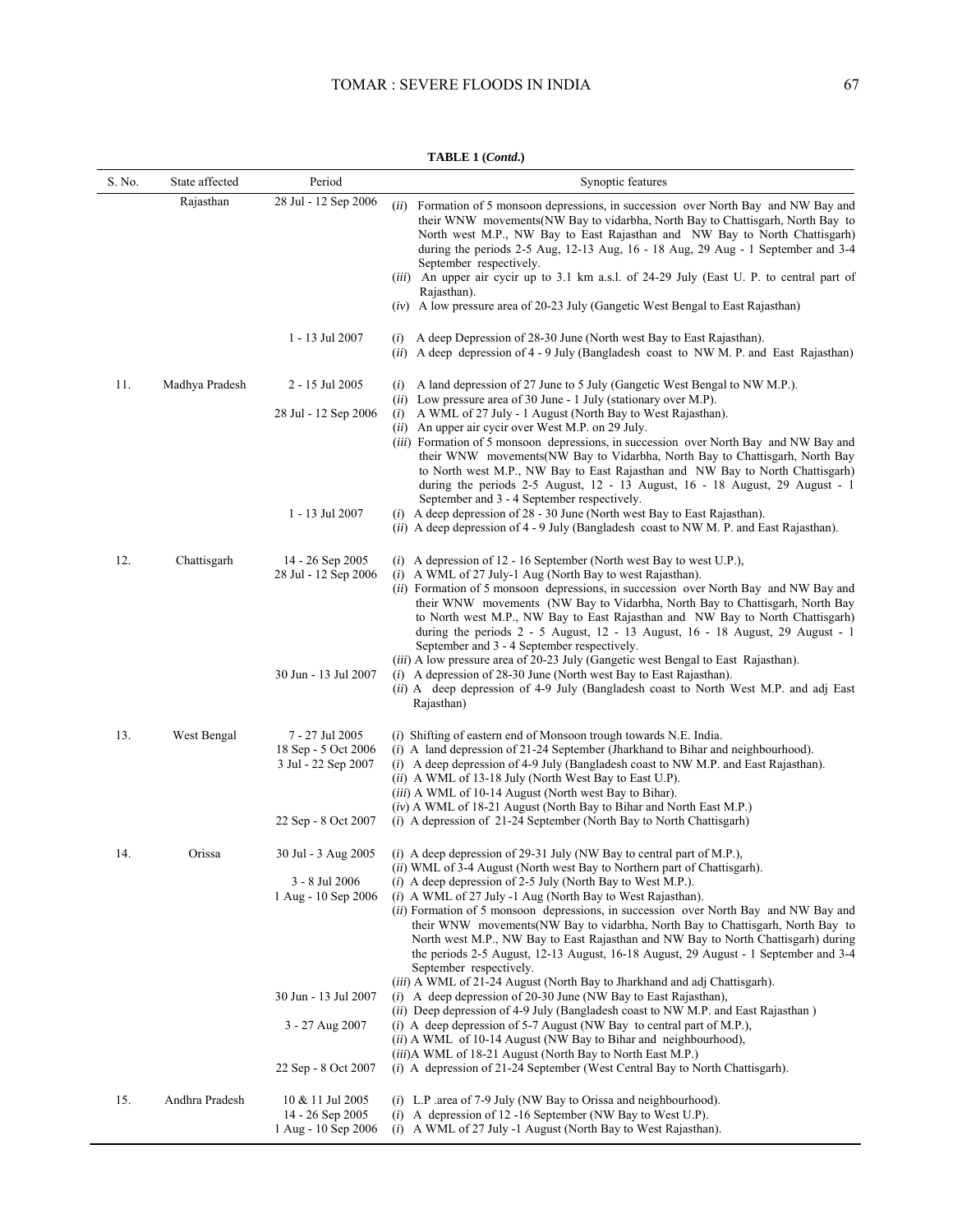| S. No.     | State affected       | Period                                                     | Synoptic features                                                                                                                                                                                                                                                                                                                                                                                                                                           |
|------------|----------------------|------------------------------------------------------------|-------------------------------------------------------------------------------------------------------------------------------------------------------------------------------------------------------------------------------------------------------------------------------------------------------------------------------------------------------------------------------------------------------------------------------------------------------------|
|            | Andhra Pradesh       | 1 Aug - 10 Sep 2006                                        | (ii) Formation of 5 monsoon depressions, in succession over North Bay and NW Bay and<br>their WNW movements (NW Bay to Vidarbha, North Bay to Chattisgarh, North Bay to<br>North west M.P., NW Bay to East Rajasthan and NW Bay to North Chattisgarh) during<br>the periods 2-5 August, 12-13 August, 16-18 August, 29 August - 1 September and 3-4<br>September respectively.<br>(iii) A WML of 21-24 August (North Bay to Jharkhand and adj Chattisgarh). |
|            |                      | 18 Sep - 5 Oct 2006                                        | $(i)$ L.P. area of 15-18 September (West central Bay to coastal A. P).                                                                                                                                                                                                                                                                                                                                                                                      |
|            |                      | 22 Jun - 4 Jul 2007                                        | $(i)$ Cycir up to mid tropospheric level over Telangana.                                                                                                                                                                                                                                                                                                                                                                                                    |
|            |                      |                                                            | $(ii)$ A deep depression of 21-23 June (west central Bay to Peninsular India).                                                                                                                                                                                                                                                                                                                                                                              |
|            |                      | 16 Sep - 7 Oct 2007                                        | (i) A depression of 21 -24 September (West central Bay and adj. North west Bay to North<br>Chattisgarh)                                                                                                                                                                                                                                                                                                                                                     |
| 16.        | Karnataka            | 22 Jun - 4 July 2007                                       | (i) A deep depression of 21-23 June (west central Bay to Peninsular India)                                                                                                                                                                                                                                                                                                                                                                                  |
| 17.        | Kerala               | 16 - 20 Jul 2007                                           | $(i)$ A deep depression of 21-23 June (west central Bay to Peninsular India).<br>(ii) Activation of off shore trough along west coast by well marked low of 13-18 July over<br>NW Bay.                                                                                                                                                                                                                                                                      |
| 18.        | Assam                | 7 - 27 Jul 2005<br>1 - 21 Jun 2006<br>12 Jul - 10 Oct 2007 | $(i)$ Occasional shifting of eastern end of monsoon trough towards NE India.<br>$(i)$ Upper level divergence provided by a deep westerly trough.<br>$(i)$ Occasional shifting of monsoon trough towards foothills.<br>(ii) Also, presence of secondary monsoon trough.<br>(iii) A low level trough in westerly.                                                                                                                                             |
| 19.        | Tripura              | 1 - 21 Jun 2006<br>12 Jul - 10 Oct 2007                    | $(i)$ Upper level divergence provided by a deep westerly trough.<br>$(i)$ Occasional shifting of monsoon trough towards foothills.<br>(ii) Also, presence of secondary monsoon trough.<br>( <i>iii</i> ) A low level trough in westerly.                                                                                                                                                                                                                    |
| 20.        | Arunachal Pradesh    | 7 - 27 Jul 2005                                            | ( <i>i</i> ) Occasional shifting of eastern end of monsoon trough towards NE India.                                                                                                                                                                                                                                                                                                                                                                         |
|            |                      | 12 Jul - 10 Oct 2007                                       | $(i)$ Occasional shifting of monsoon trough towards foothills.<br>(ii) Also, presence of secondary monsoon trough.<br>( <i>iii</i> ) A low level trough in westerly.                                                                                                                                                                                                                                                                                        |
| 21.<br>22. | Meghalaya<br>Manipur | Do<br>Do                                                   | Do<br>Do                                                                                                                                                                                                                                                                                                                                                                                                                                                    |

**TABLE 1 (***Contd***.)**

level in the rivers due to rain and heavy rainfall and due to cyclone activities respectively. According to Singh (1992) Severe floods affected the Punjab, J & K, Haryana and Himachal Pradesh during the monsoon in 1988 due to interaction of mid latitude westerly trough with monsoon pulses in the form of equatorial zones of maximum cloudiness (EZMC) located south of 20° N. Floods have occurred in Jammu &Kashmir and neighbouring states due to depressions recurving over Rajasthan towards North or Northeast and reaching the state [Ananthakrishnan and Bhatia (1960)]. Deep penetration of moisture over this area occurs even in the absence of depressions due to presence of lows in the lower tropospheric levels associated with the trough in upper level westerlies with an embedded jet stream [Ghosh and Veeraraghavan (1975)]. The severe Floods that occurred in quick succession in Jammu & Kashmir state and neighbourhoods in the first two weeks of august 1976 were the result of the formation of two independent

circulations over J & K state. Satellite pictures suggested that the first these two vortices had infact intensified into monsoon depression over J & K on  $1<sup>st</sup>$  August and other system close to a cyclonic storm over Punjab, J & K and adjoining hills of Uttar Pradesh and Himachal Pradesh on 6 August 1976 [Singh 1987(a)]. In this paper nationwide occurrence of severe floods during the monsoon seasons of 2005, 2006 & 2007 have been analysed with respect to synoptic features responsible for disastrous situations over the affected states of India.

#### **2. Data source**

For this paper data have been taken from quarterly journals of Meteorology, Hydrology and Geophysics, July 2006 Volume 57, No. 3, 562-564, July 2007 Volume 58 No. 3, 455-457 and July 2008 Volume 59, No. 3, 428- 429. The various synoptic features due to them, the severe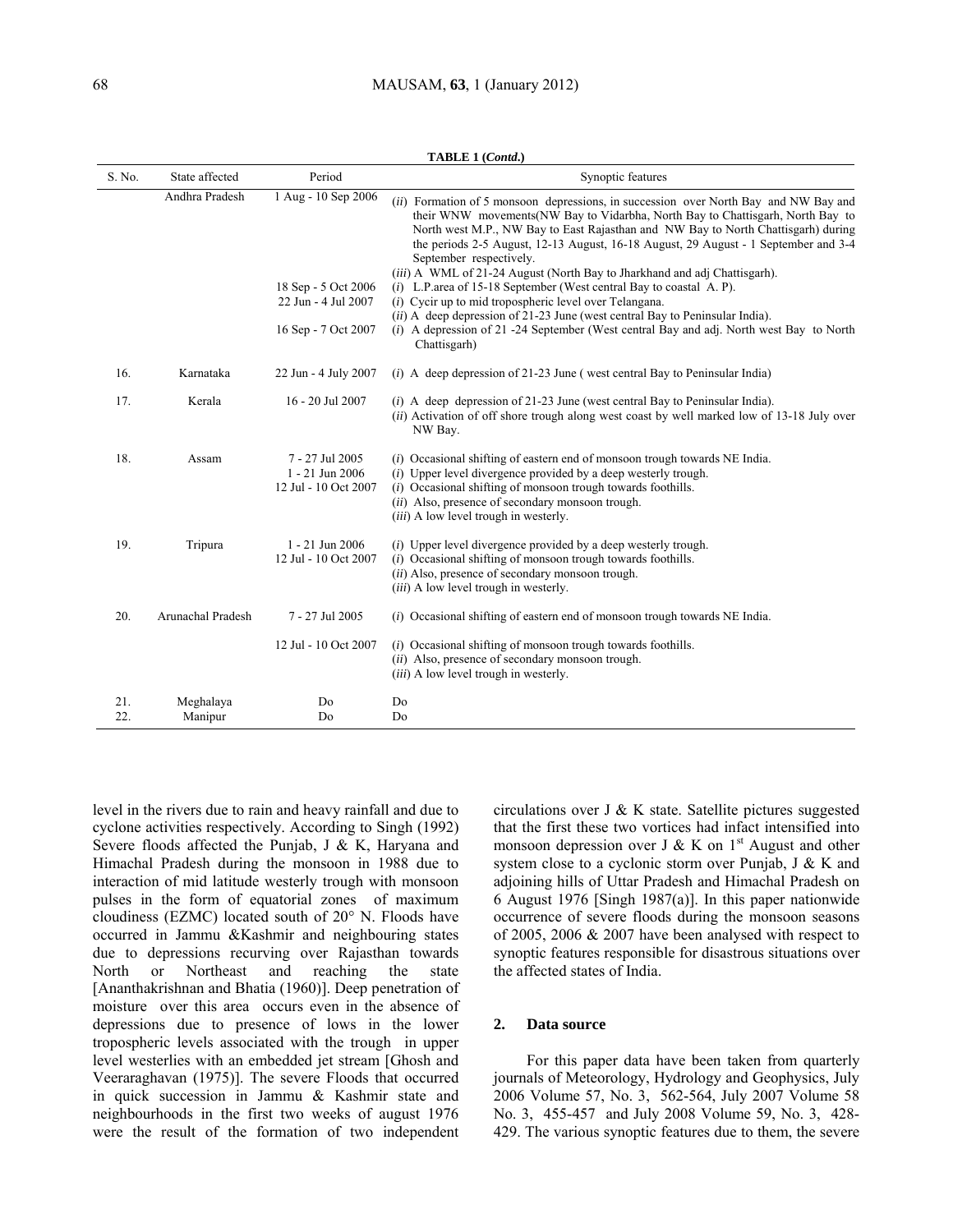floods occurred in the states have been tabulated in order to streamline the causes of occurrence of floods.

### **3. Results and discussion**

During the southwest monsoon seasons 2005, 2006 & 2007 most of the states were affected by severe floods. Synoptic features responsible for occurrence of heavy to very heavy and exceptionally heavy rainfall resulting into severe floods over different states have been shown in Table 1.

 Northward positioning of monsoon trough in part or full is very significant to cause floods over northwest India, eastern India and Northeast India. The states which received excessive rains and had severe floods due to corresponding positions of monsoon trough are : J&K, Punjab, Himachal Pradesh, Haryana and Uttarakhand (Aug 2007) - monsoon trough close to foothills ; North eastern states (Jul-Sept 2007) – occasional shifting of monsoon trough towards foot hills along with secondary monsoon trough ; J&K, Punjab and Uttar Pradesh (July – Aug 2006) – Western end of monsoon trough to the north of its normal position; Bihar, West Bengal, Arunachal Pradesh and Assam (Jul 2005) – shifting of eastern end of monsoon trough towards northeast India.

Eastward moving systems in the westerlies to the north (July 2005) caused excessive rains over J&K, Himachal Pradesh, Uttarakhand and Uttar Pradesh. Because most of the upper air cyclonic circulations formed up to mid tropospheric levels and located initially and finally over J&K and neighbourhood.

Intense weather systems which led to severe floods mostly formed over North Bay and north west Bay. However a few systems formed over west central Bay and Bangladesh coast. Common weather systems which caused wide spread heavy to very heavy rainfall and then floods over different states for the same period are: A land depression (27 June - 5 July 2005 ) from Gangetic west Bengal to north west M.P – Gujarat and M.P for the period (2 July - 15 July 2005); A deep depression (28-30 June 2007) from the north west Bay to east Rajasthan and another one (4-9 Jul 2007) from Bangladesh coast to east Rajasthan – Gujarat, Maharashtra, Rajasthan, M.P, Chattisgarh and Orissa for the period (1-13 July 2007) ; A well marked low (27 July - 1 August 2006 ) from north Bay to West Rajasthan and 5 numbers of depressions in succession during the period (2 August - 4 September 2006) from North West Bay to East Rajasthan – Gujarat, Maharashtra, Rajasthan, M.P., Chattisgarh, Orissa and Andhra Pradesh for a longer period (28 July -12 September 2006) ; Upper level divergence provided by a

deep westerly trough – Assam and Tripura for the period (1-21 June 2006).

Whenever depressions /well marked low pressure areas formed over north Bay and North West Bay, move in west northwesterly/North Westerly direction and advance up to east Rajasthan, they often cause wide spread floods in Uttar Pradesh and Bihar in addition to other states as shown in Table 1 in the year 2007. West Bengal, Orissa and Andhra Pradesh are frequently affected by severe floods mainly because of intense systems formed over North Bay and North West Bay. But on some occasions West Bengal gets severe floods due to land depression and Andhra Pradesh due to deep depression from west central Bay.

Karnataka and Kerala are less frequently affected by severe floods. Notwithstanding they also had severe floods during 2007 when a deep depression formed over West Central Bay advanced up to Peninsular India causing floods over Karnataka, and a well marked low pressure area formed over North West Bay activated off shore trough along the west coast with the result Kerala had severe floods.

#### **4. Conclusion**

Following broad conclusions can be drawn during the year 2005 -2007.

(*i*) Long lasting (28 July -12 September) wide spread floods in central and west India in addition to Orissa and Andhra Pradesh during 2006 occurred mainly due to development of 5 numbers of monsoon depressions one after another over Bay of Bengal and their long track from Bay of Bengal up to Rajasthan and neighbourhood. Occasional shifting of monsoon trough close to foot hills of Himalayas and presence of secondary monsoon trough also caused long lasting (12 July - 10 October) severe floods in the states of North east India in the year 2007.

(*ii*) Western end of monsoon trough to the north of its normal position led to severe floods in J&K, Punjab and Uttar Pradesh for a short period in the year 2006. Similarly shifting of eastern end of monsoon trough towards north east India led to severe floods in Bihar, West Bengal, Assam and Arunachal Pradesh for a short period in the year 2005.

#### *Acknowledgement*

The Author is thankful to Shri B. L. Verma DDGM-Regional Meteorological Centre, New Delhi for his